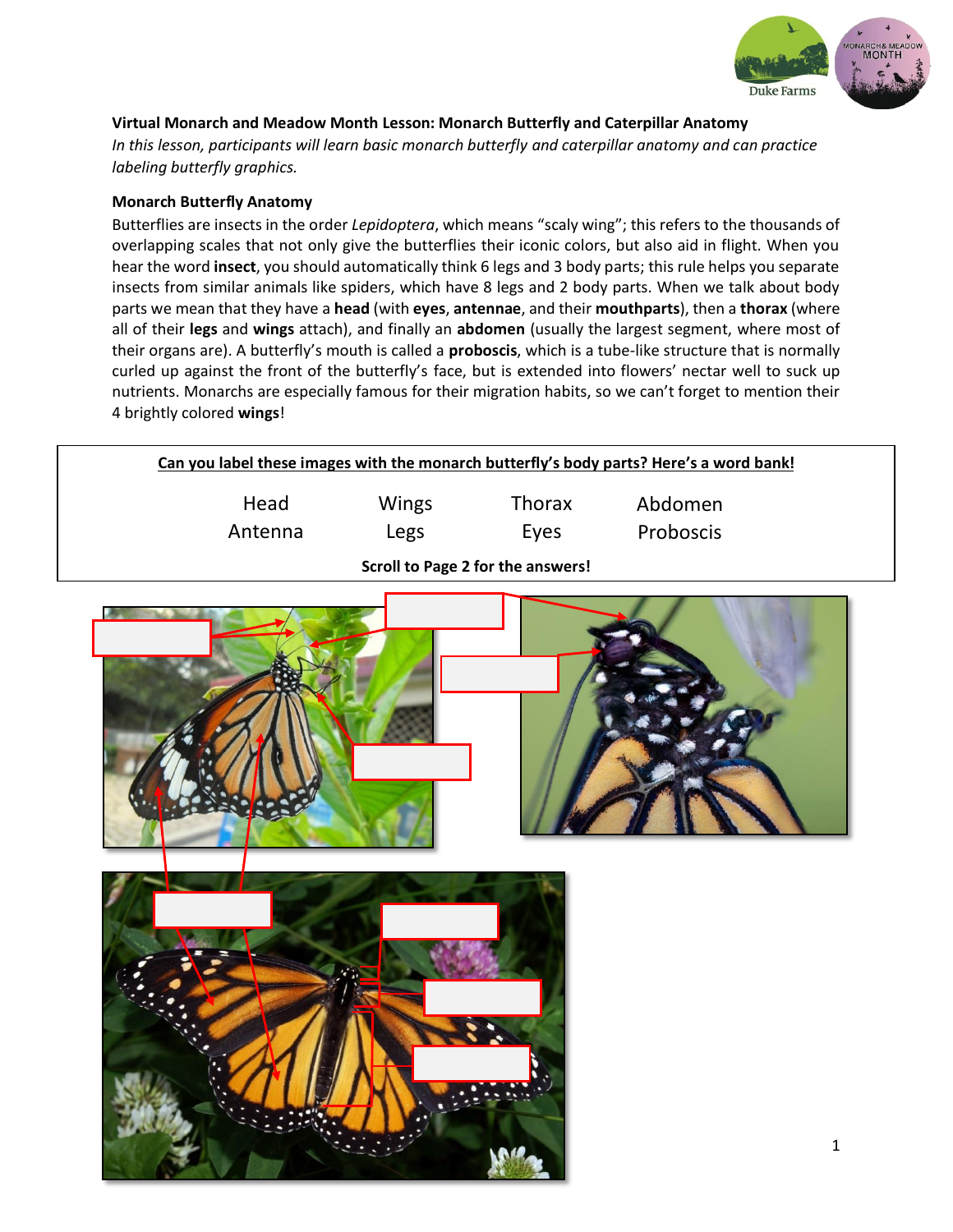

#### **Monarch Caterpillar Anatomy**

The monarch butterfly caterpillar is fantastical even before it becomes a chrysalis and transforms its long, squishy body into the graceful winged adult that we love to watch flitting from flower to flower. Caterpillars are eating machines, so their soft bodies are basically one giant digestive system, but they still retain the 3 separate body segments that make an insect an insect: a **head** (with all accompanying parts like **eyes**, very small **antennae¸** and **mouth)**, a **thorax**, and an **abdomen** are all present, but the distinction between the thorax and abdomen is harder to spot. If you look at the caterpillar of any moth or butterfly, you'll very quickly notice that they seem to defy to rule about insects having no more or less than 6 legs…they seem to have 16! Caterpillars actually have 3 pairs of **true legs** and 5 pairs of **prolegs.** The true legs have tiny hooks at the end and

## **Discussion + Home Exploration:** For more info about insects[, check out this video!](https://www.youtube.com/watch?v=3166nK3Gym8)

- How are butterflies similar to other insects? How are they different?
- Do you have any similar body parts to a butterfly?
- Can you see butterflies around where you live? How many different types can you find in just your area?
- How do butterfly wings compare to the wings of other insects?

are used for grasping the milkweed plant, while the prolegs are covered in microscopic hooks that act like Velcro to hold the caterpillar in place as it gradually moves forward, segment by segment. What appears to be long front and rear antennae, are called **tentacles**, which help in sensory perception and predator defense.

| Use this word back to fill in the parts of this monarch butterfly caterpillar below! |           |               |                  |  |  |  |
|--------------------------------------------------------------------------------------|-----------|---------------|------------------|--|--|--|
| Head                                                                                 | True legs | <b>Thorax</b> | Abdomen          |  |  |  |
| Mouth                                                                                | Prolegs   | Eyes          | <b>Tentacles</b> |  |  |  |